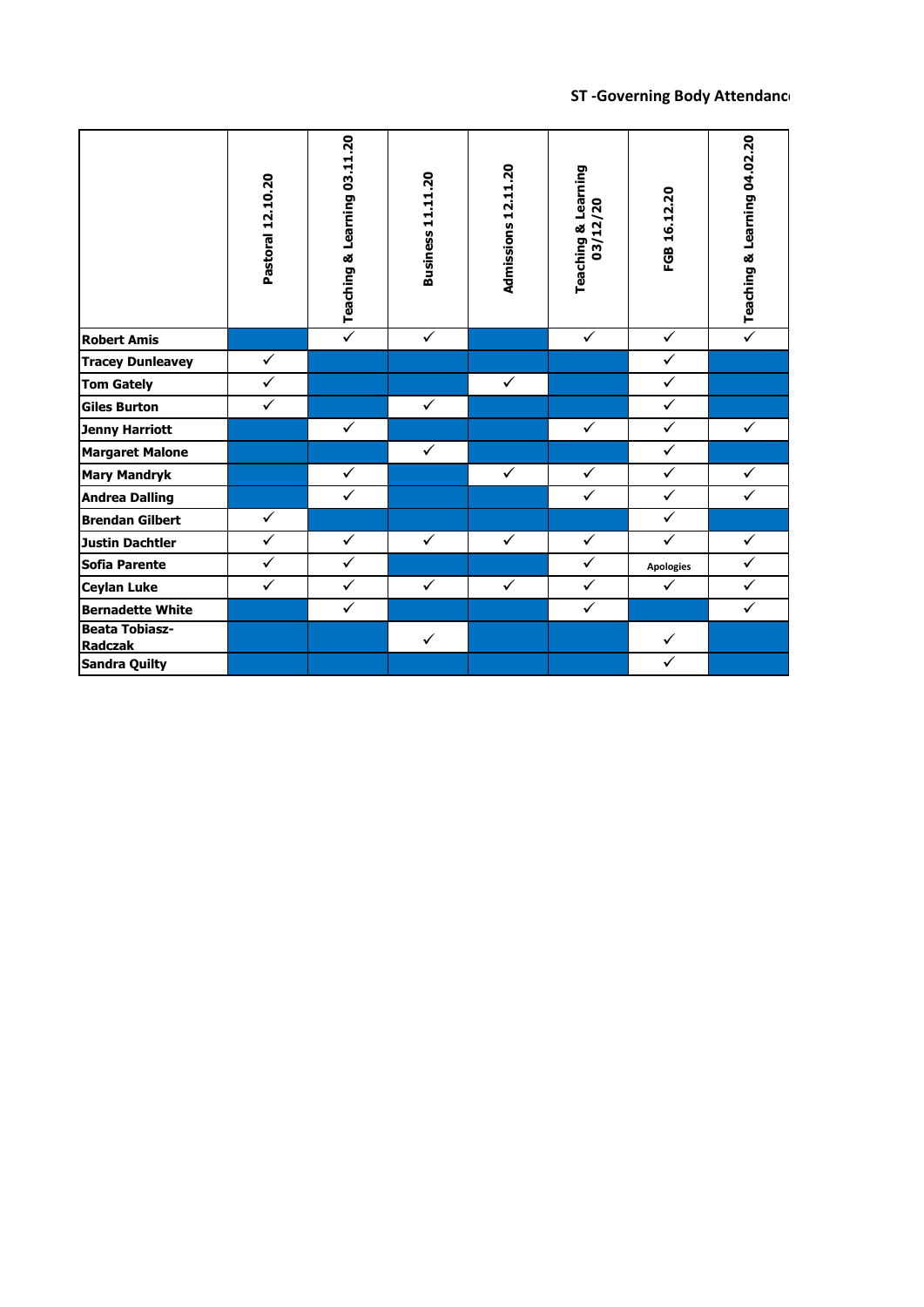| Pastoral 25.01.21 | Admissions 01.03.21 | <b>Business 08.03.21</b> | Teaching & Learning 12.03.21 | FGB 28.04.21            | Pastoral 05.05.21 | Admissions 13.05.21 | Teaching & Learning 14.06.21 | <b>Business 21.06.21</b> |
|-------------------|---------------------|--------------------------|------------------------------|-------------------------|-------------------|---------------------|------------------------------|--------------------------|
| $\checkmark$      |                     | $\checkmark$             | $\checkmark$                 | $\checkmark$            |                   |                     |                              |                          |
| $\checkmark$      |                     |                          |                              | $\checkmark$            | $\checkmark$      |                     |                              |                          |
| $\checkmark$      | $\checkmark$        |                          |                              | $\checkmark$            | $\checkmark$      | $\checkmark$        |                              |                          |
|                   |                     | <b>Apologies</b>         |                              | $\checkmark$            |                   |                     |                              | $\checkmark$             |
|                   |                     |                          | $\checkmark$                 | $\checkmark$            |                   |                     | $\checkmark$                 |                          |
|                   |                     | $\checkmark$             |                              | $\checkmark$            |                   |                     |                              | $\checkmark$             |
|                   | $\checkmark$        |                          | Apologies                    | $\checkmark$            |                   | $\checkmark$        | Apologies                    |                          |
|                   |                     |                          | $\checkmark$                 | $\checkmark$            |                   |                     | $\checkmark$                 |                          |
| $\checkmark$      |                     |                          |                              | $\checkmark$            | <b>Apologies</b>  |                     |                              |                          |
| $\checkmark$      | $\checkmark$        | $\checkmark$             | $\blacktriangledown$         | $\overline{\checkmark}$ | $\checkmark$      | $\checkmark$        | $\checkmark$                 | $\checkmark$             |
|                   |                     |                          |                              | <b>Apologies</b>        |                   |                     |                              | ✓                        |
| $\checkmark$      | $\checkmark$        | $\checkmark$             | $\checkmark$                 | $\checkmark$            | $\checkmark$      | $\checkmark$        | $\checkmark$                 | $\checkmark$             |
|                   |                     |                          | $\overline{\checkmark}$      | $\checkmark$            |                   |                     | $\overline{\checkmark}$      |                          |
| $\checkmark$      |                     | <b>Apologies</b>         |                              | $\checkmark$            |                   |                     |                              | $\checkmark$             |
| $\checkmark$      |                     |                          |                              | <b>Apologies</b>        |                   |                     |                              |                          |

## **ST -Governing Body Attendance 2020-21**